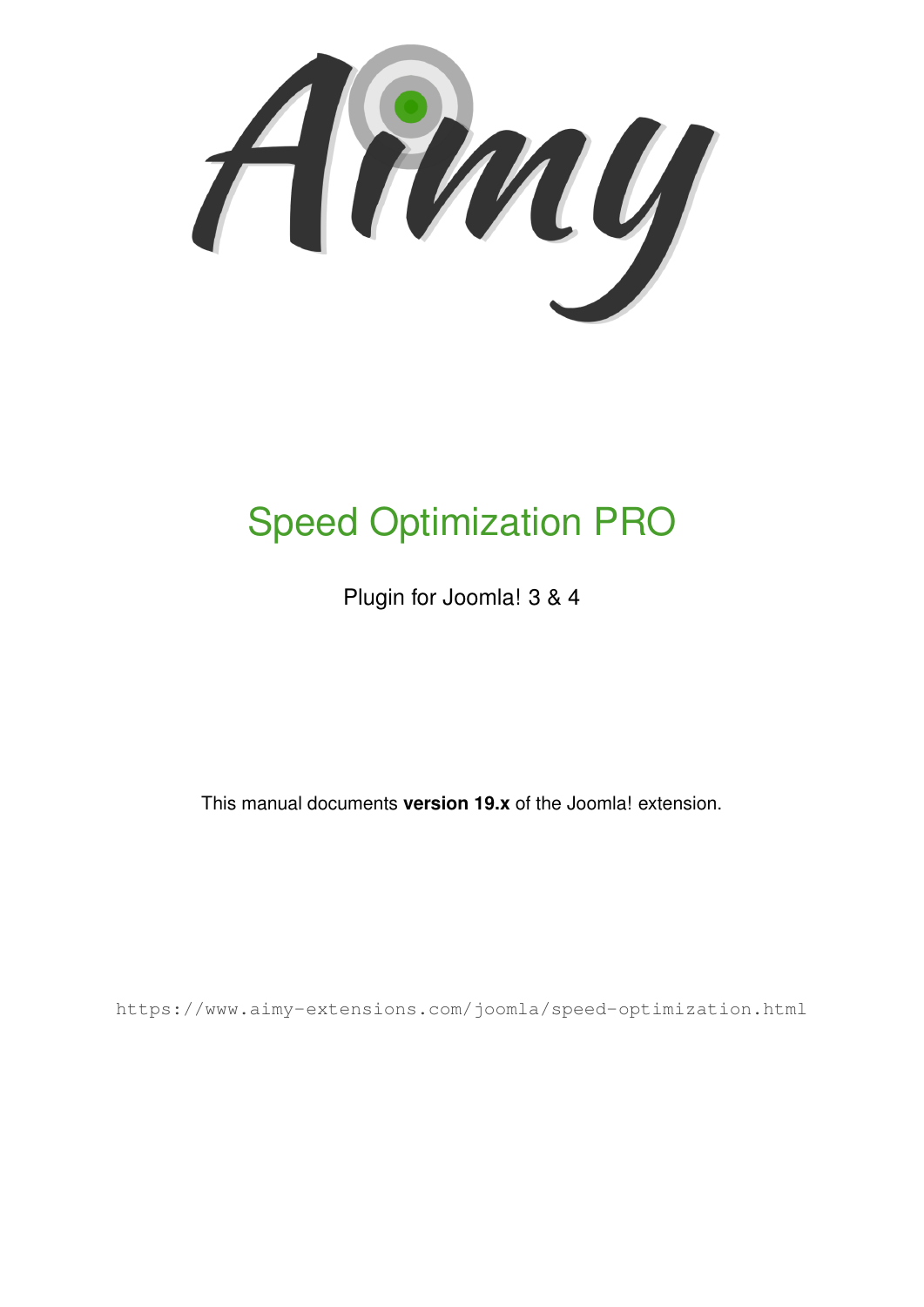# **1 Introduction**

Aimy Speed Optimization is a Joomla! plugin that optimizes your content for page speed in a couple of ways:

It allows you to **minify & embed CSS** in your pages and **queues JavaScript asynchronously** so both do no longer block your pages' rendering. Theses JavaScript and CSS resources can be automatically preloaded as well. Additionally the HTML code can be minified.

The way images are loaded can be optimized: You can choose to either just add missing **image dimensions** or load images **deferred** or **lazy**.

Besides that, **browser caching** and **compression** can be activated and configured automatically (using Apache's .htaccess file).

These features help to speed up your Joomla! website with a faster rendering in your visitor's browsers.

With Google™ *Page Speed Insights* you can check your website's speed from various perspectives. We believe this is not a coincident, but a chance to tune your website for your visitors and gain some **SEO benefits** as well.

## **2 Requirements**

Aimy Speed Optimization requires:

- 1. **Joomla! 3.2** or above
- 2. **PHP 5.4.0** or above
- 3. **DOM** PHP extension (usually enabled)
- 4. **Mbstring** PHP extension (usually enabled)
- 5. a Joomla! template that uses **HTML 5**

### **3 Installation**

The installation of the extension follows the common Joomla! procedures.

In case you are not familiar with these procedures, proceed as follows:

- 1. Download the extension's ZIP archive
- 2. Log into your Joomla! backend as "Super User"
- 3. From the menu, choose "*Extensions*" → "*Manage*" → "*Install*"
- 4. Click on the "*Or browse for file*" button and select the ZIP archive

The extension's archive will be uploaded and installed afterwards.

For further information, please have a look at the Joomla! documentation [Installing an Extension.](http://docs.joomla.org/Installing_an_extension)

**NOTE**: All plugins are disabled by Joomla! when installed for the first time. To enable Aimy Speed Optimization, proceed and configure the plugin.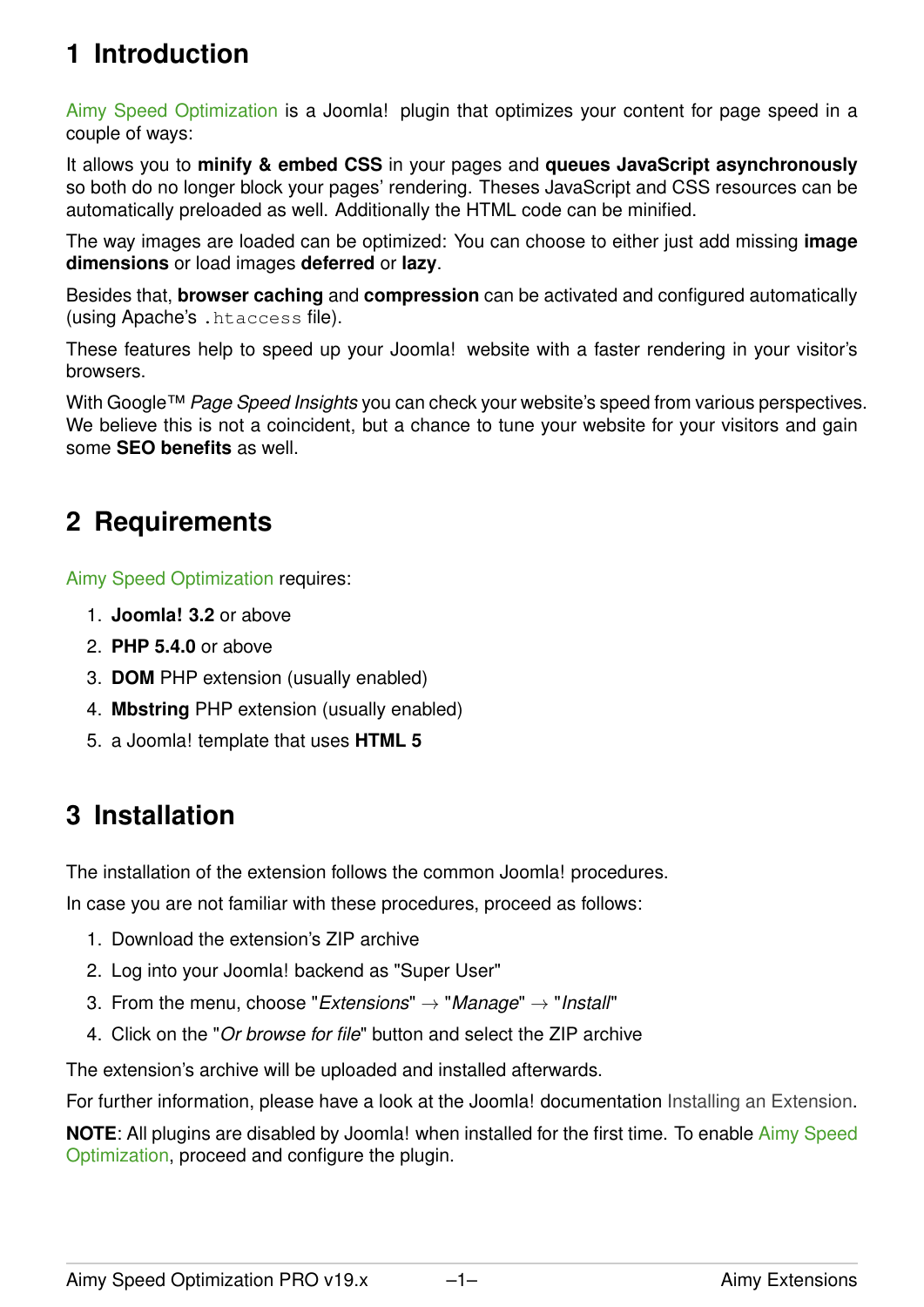# **4 Configuration**

After a fresh installation, click on the "*Configure plugin now*" button on the installation report page.

At any time, you can configure the plugin using Joomla!'s Plugin Manager by choosing "*Extensions*" → "*Plugin Manager*" from the menu. Locate the plugin and click on its name in the "*Plugin Name*" column of the plugin listing.

### **4.1 Enabling the Plugin**

In order to use the plugin's functionality, you have to enable it first.

To do so, change the plugin's status from "*Disabled*" to "*Enabled*" and apply your changes by clicking on either the "*Save*" or "*Save & Close*" button in the toolbar.

The default configuration of Aimy Speed Optimization leaves any decision how to optimize page speed on your Joomla! website up to you, that is, the default configuration does not enable any of the available optimizations.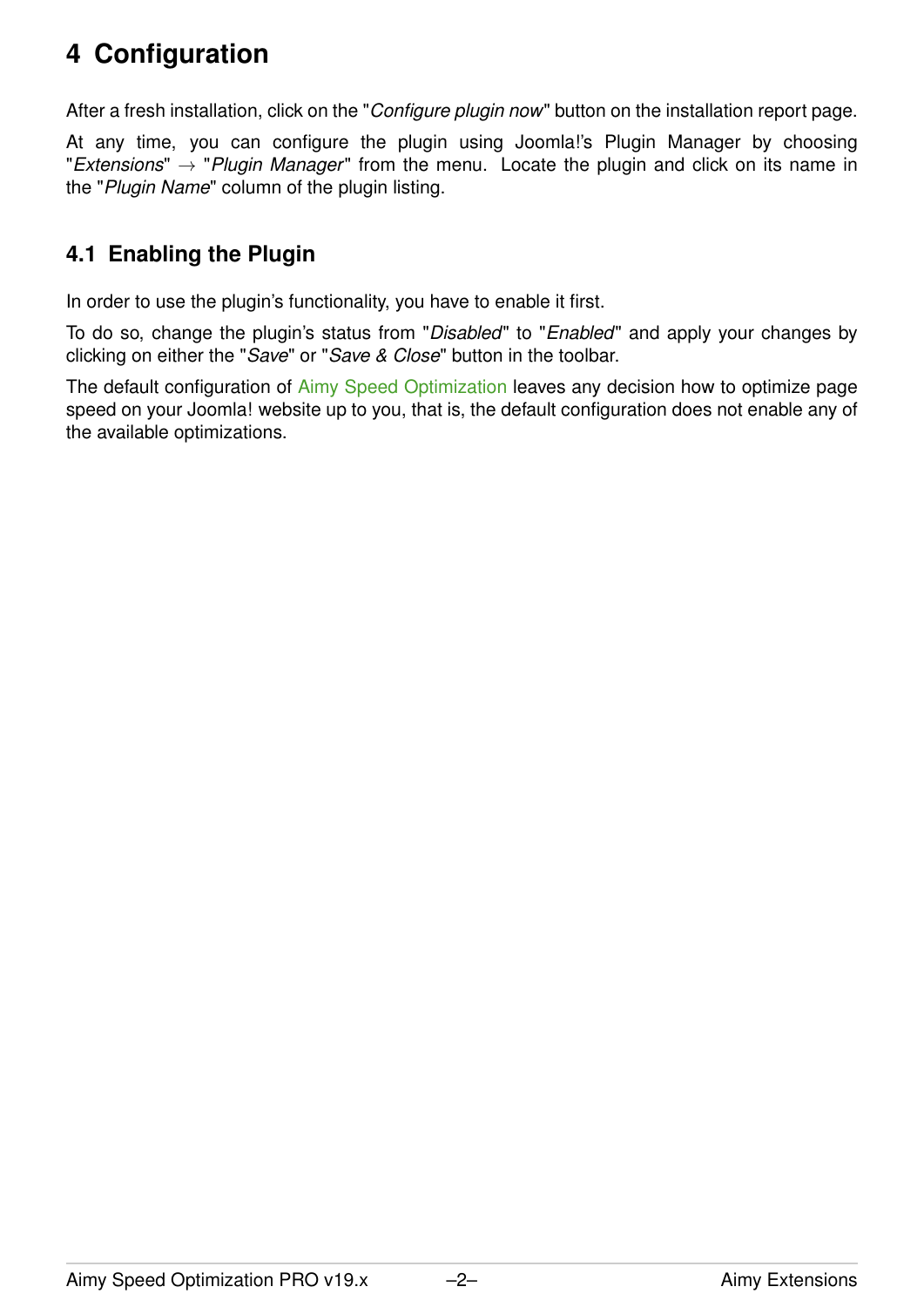### **4.2 Options: Plugin**

Aimy Speed Optimization's functionality can be suited to your needs using the following configuration options, which are grouped in the tabs "Plugin", "Images" and "Expert Settings":

| Plugins: System - Aimy Speed Optimization (PRO)                                                                               |                            |  |  |  |  |  |
|-------------------------------------------------------------------------------------------------------------------------------|----------------------------|--|--|--|--|--|
| <b>■</b> Save                                                                                                                 | ☺<br>Save & Close<br>Close |  |  |  |  |  |
| Plugin<br><b>Expert Settings</b><br>lmages                                                                                    |                            |  |  |  |  |  |
| System - Aimy Speed Optimization (PRO)<br>system aimyspeedoptimization<br>Optimize your website's speed in various ways (PRO) |                            |  |  |  |  |  |
| Eliminate Render-<br>Blocking? *                                                                                              | No<br>Yes                  |  |  |  |  |  |
| Use Automatic<br>Preloading?                                                                                                  | No<br>Yes                  |  |  |  |  |  |
| Minify HTML? *                                                                                                                | Yes<br>No                  |  |  |  |  |  |
| Skip Optimization on<br>some Pages? *                                                                                         | Yes<br>No                  |  |  |  |  |  |
| Pages                                                                                                                         | */example/*                |  |  |  |  |  |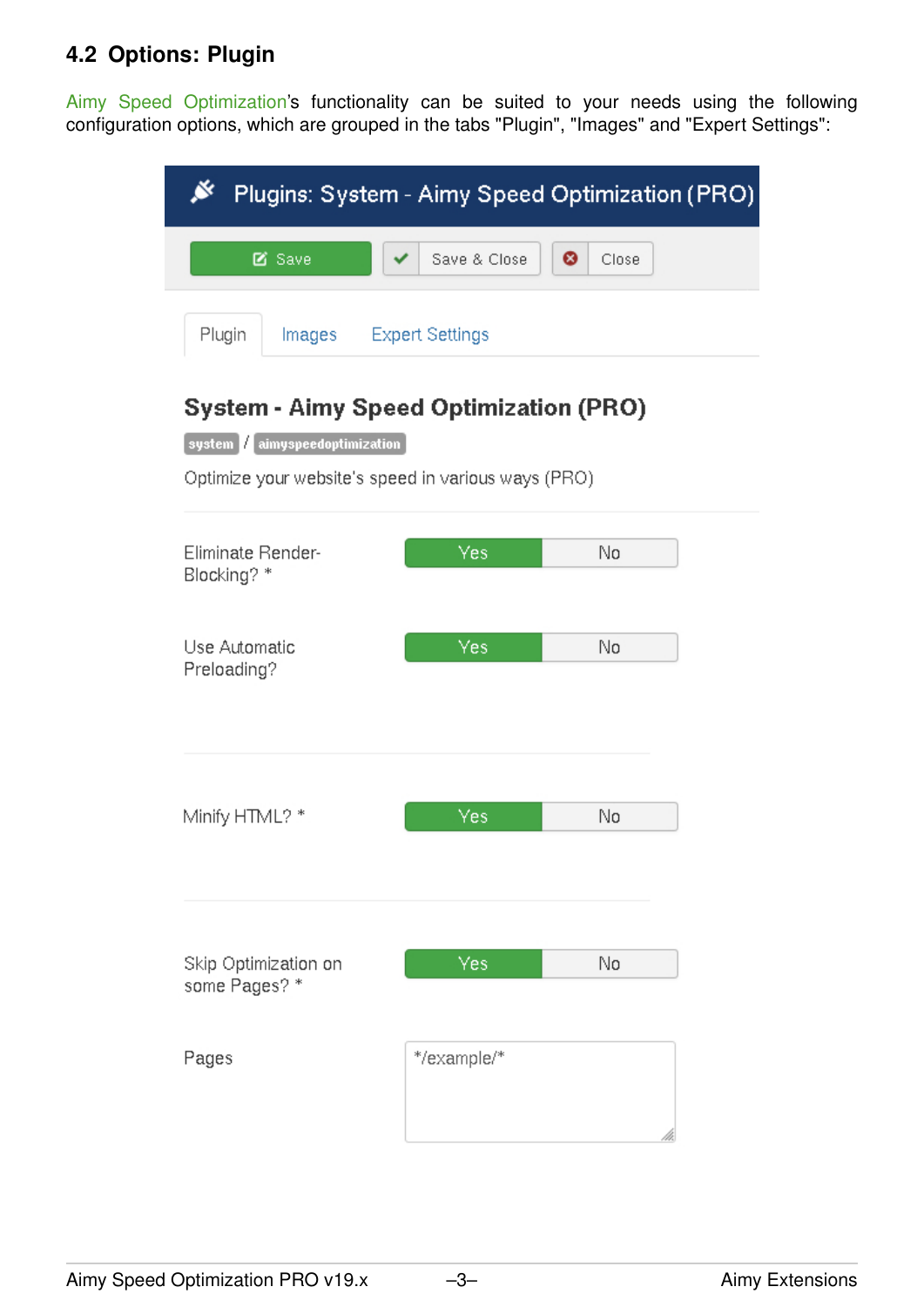#### **Eliminate Render-Blocking?**

This option allows to optimize both **CSS and JavaScript elements** so that they will no longer block the rendering of your page.

CSS is minified and directly embedded into the HTML code. JavaScript files and all inline code is loaded and executed asynchronously in a queue, that is one after another, keeping their sequence intact.

**NOTE**: Dynamically generated and offsite CSS is handled in a way similar to JavaScript: it is queued and loaded after the initial rendering of your website has finished. This approach usually works as expected for non-ciritical CSS like fonts and prevents your website from blocking. However, if the CSS is essential for rendering your website (for example Bootstrap from a CDN) there is no way to prevent blocking. In this case, the solution would be to store the CSS code on your webspace so it can be embedded.

#### **Use Automatic Preloading?**

If enabled, specific **preload** link elements will be added to a page. These elements allow a visitor's browser to preload all queued **CSS and JavaScript elements** in the background so that these elements may be already loaded when they are required.

#### **Minify HTML?**

If enabled, your HTML code will be minified before being delivered to your visitor's browser.

Enabling this setting is recommended only if the "*Expert Settings*" option of "*Enable Compression*" cannot be used.

#### **Skip Optimization on some Pages?**

If you like to **exclude single pages** of your website from the optimization, you can list them here. This may be useful if an extension used on a specific page of your website is not compatible with Aimy Speed Optimization.

Patterns are supposed to be entered **one on each line** - currently only the **wildcard character** ("\*") is supported as a non-literal character.

Patterns are matched against the combination of **path and query string** of the current URL.

**Example**: given the URL "https://test.org/gallery.html?page=12", patterns are matched against "/gallery.html?page=12".

If one of the entered pattern matches, no on-page optimization (as defined in the "*Plugin*" and "*Images*" tabs) will be done on that page. To exclude the page given in the above example, you could for example enter the following pattern: "/gallery.html\*".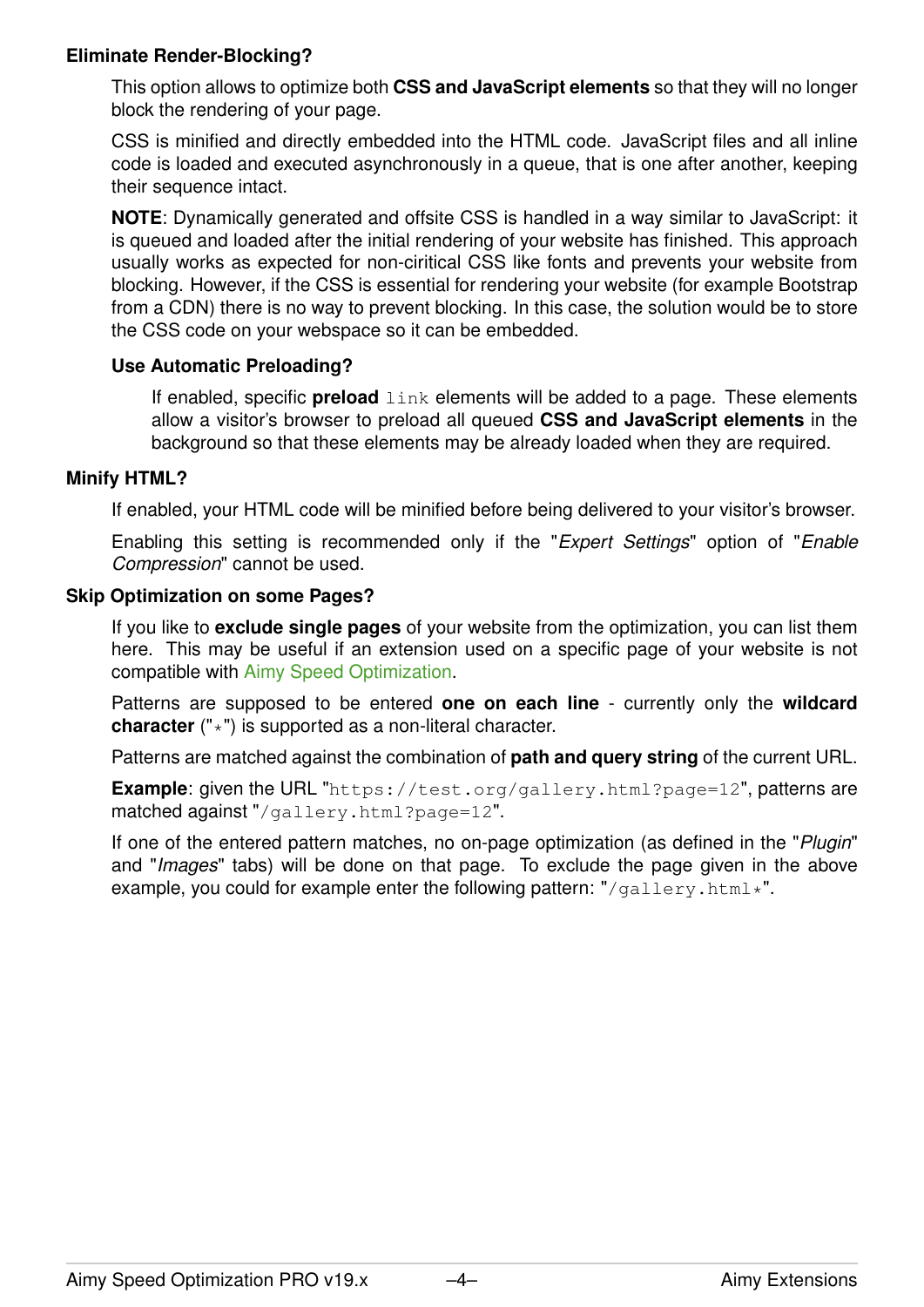### **4.3 Options: Images**

Aimy Speed Optimization gives you a couple of options to optimize image loading on your website  $\langle \text{time} \rangle$  elements and  $\langle \text{source} \rangle$  elements in  $\langle \text{picture} \rangle$  containers). Both popular techniques of **deferred loading** and **lazy loading** are supported. You can either choose to manually select which images should be optimized or automatically select all uploaded images.

Furthermore (small) images can be embedded in the HTML-code directly.

| է<br>Plugins: System - Aimy Speed Optimization (PRO) |                        |                                         |                  |              | <b>M</b> Joomla!"     |
|------------------------------------------------------|------------------------|-----------------------------------------|------------------|--------------|-----------------------|
| ■ Save                                               | Save & Close<br>✓      | Ø<br>Close                              |                  |              | €<br>Help             |
| Plugin<br>Images                                     | <b>Expert Settings</b> |                                         |                  |              |                       |
| Action *                                             | None                   | Add Dimensions                          | Deferred Loading | Lazy Loading | Lazy Loading (native) |
| Selection *                                          |                        | Uploaded Images Images with Class defer |                  |              |                       |
| Skip First # Images *                                | 0                      | $\overline{\phantom{a}}$                |                  |              |                       |
| Wrap in Link? *                                      | Yes                    | No                                      |                  |              |                       |
|                                                      |                        |                                         |                  |              |                       |
| Embed Images?                                        | <b>Yes</b>             | $\mathsf{No}$                           |                  |              |                       |
| Max Size (KiB) *                                     | 5                      | $\overline{\mathbf{v}}$                 |                  |              |                       |

#### **Action**

Which action should be applied to your images?

#### **None**

Keep images as they are.

#### **Add Dimensions**

Automatically add missing image dimensions ("*width*" and "*height*" attributes).

This option handles onsite images only.

#### **Deferred Loading**

Replace all selected images with a transparent placeholder. To speed up rendering, missing image dimensions of the original image are added.

Once the page **has been initially loaded** by the browser, all image placeholders will be replaced with the original images.

**Note**: This options works for onsite and offsite images. But if the image is loaded from an external website, dimensions cannot be set automatically. In this case, we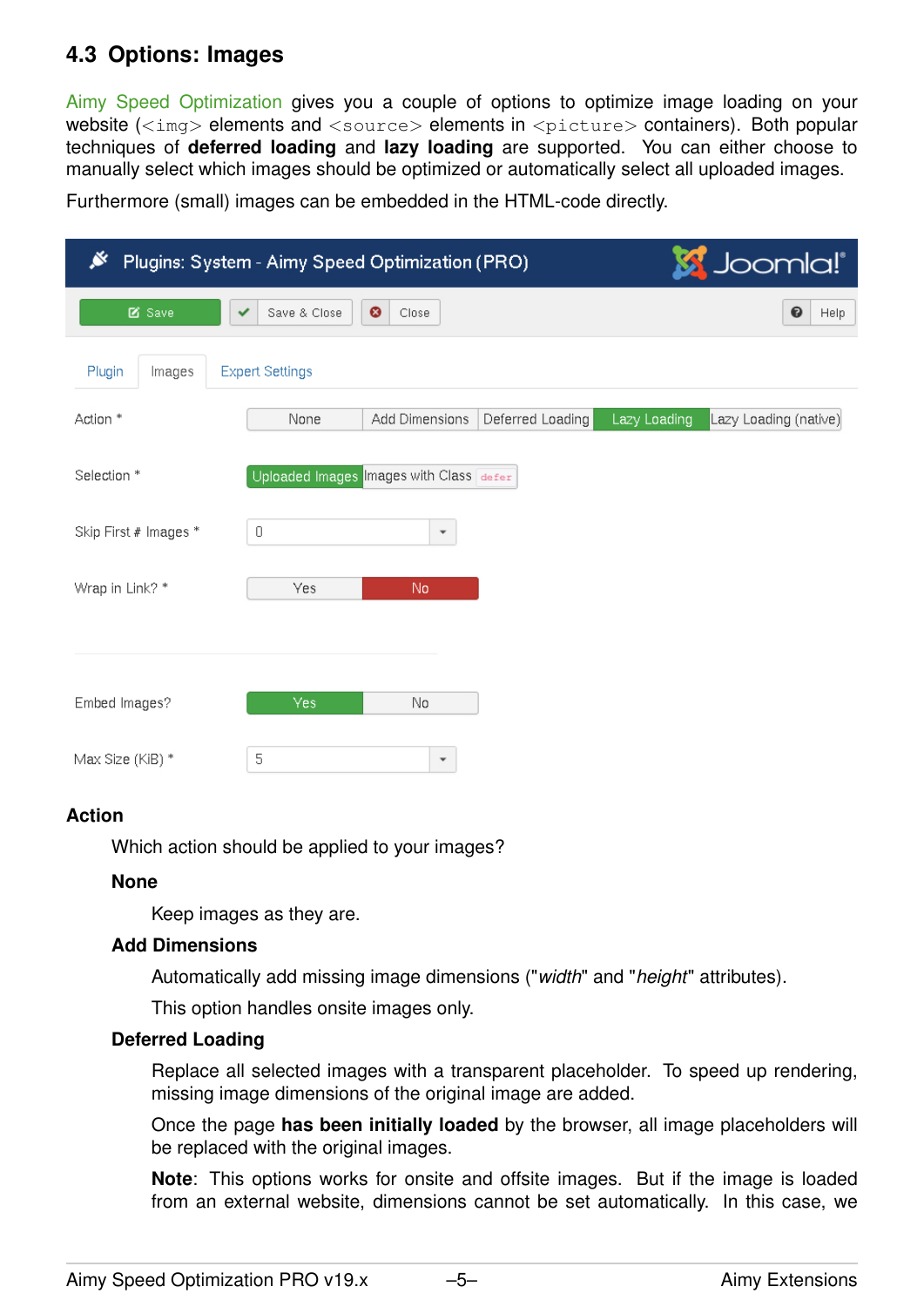recommend to add *width* and *height* manually.

#### **Lazy Loading**

Replace all selected images with a transparent placeholder. To speed up rendering, missing image dimensions of the original image are added.

The original images are then automatically loaded whenever they **get near the user's view**, i.e. by scrolling.

**Note**: This options works for onsite and offsite images. But if the image is loaded from an external website, dimensions cannot be set automatically. In this case, we recommend to add *width* and *height* manually.

#### **Lazy Loading (native)**

If enabled, a "loading" attribute with the value of "lazy" will be added to all selected images. A visitor's browser will then take care of loading the image in a lazy manner if the feature is supported natively.

**Note**: As this feature just annotates the selected images for being lazy loaded and leaves the technical details for the browser's native support, it does not require any JavaScript.

We recommend to use **native lazy image loading** as it does not depend on any JavaScript code, does not fall under the *Restrictions* mentioned below and native support of modern browsers is already about 75% and growing (as of November 2021).

#### **Selection**

Which images should be optimized?

#### **Uploaded Images**

All onsite images uploaded to Joomla!'s /images/ directory, i.e. using *com media* ("*Content*" → "*Media*") or those stored beneath the /cache/ directory.

#### **Images with Class "defer"**

All images (onsite or offsite) which do have a class name of "*defer*" assigned, i.e.:

<img src="/images/pagespeed.jpg" alt="" class="defer" />

Most Joomla! editors allow to add classes to images easily.

We recommend to manually select images by adding the **"defer" class** to them. The manual selection sure takes time but in our experience leads to best results.

#### **Skip First # Images**

Set whether to skip the first images of the selection given above.

#### **Wrap in Link?**

Both deferred loading and lazy loading make use of the well-known "*data-src*" attribute, which is used by Google™ itself.

However, this option allows to wrap each image  $\langle\sin\varphi\rangle$  element) of the selection in an HTML link ( $\langle a \rangle$  element) that points to the original image, unless it is not used within a link already. This way, you can make search engines find your images more easily.

We recommend to enable this option only if you have problems with search engines not picking up your deferred or lazy loaded images.

**Note**: This option is not needed (and therefore not available) if **native lazy loading** has been enabled.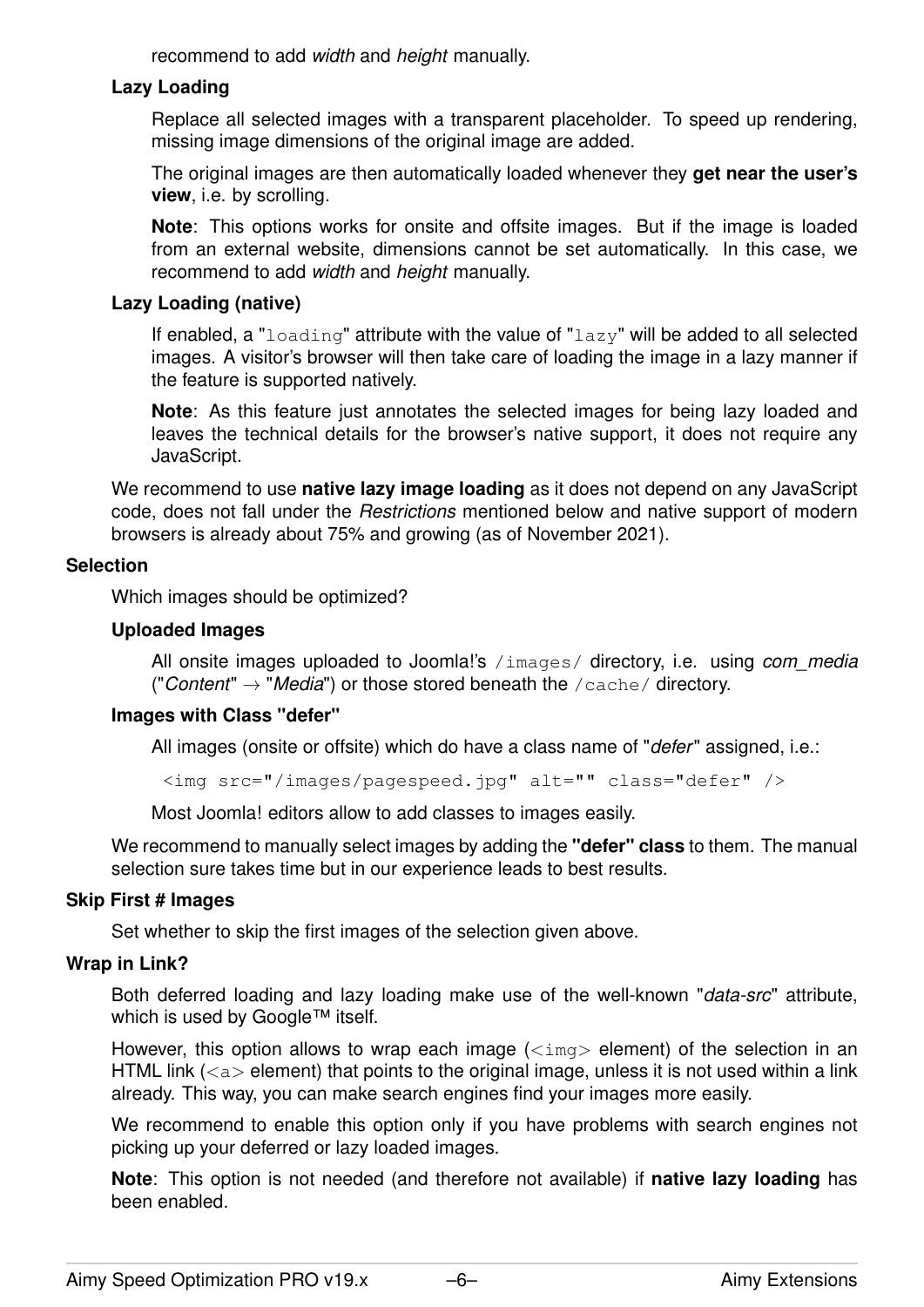#### **Embed Images**

If enabled, images of a certain file size will be embedded inline in a page's HTML code directly. That helps to reduce the amount of HTTP requests required to transfer the content of a page. It is recommended for small images (for example icons, divider, flags, buttons and such).

#### **Max Size (KiB)**

Set the maximum size of an image that should be embedded directly.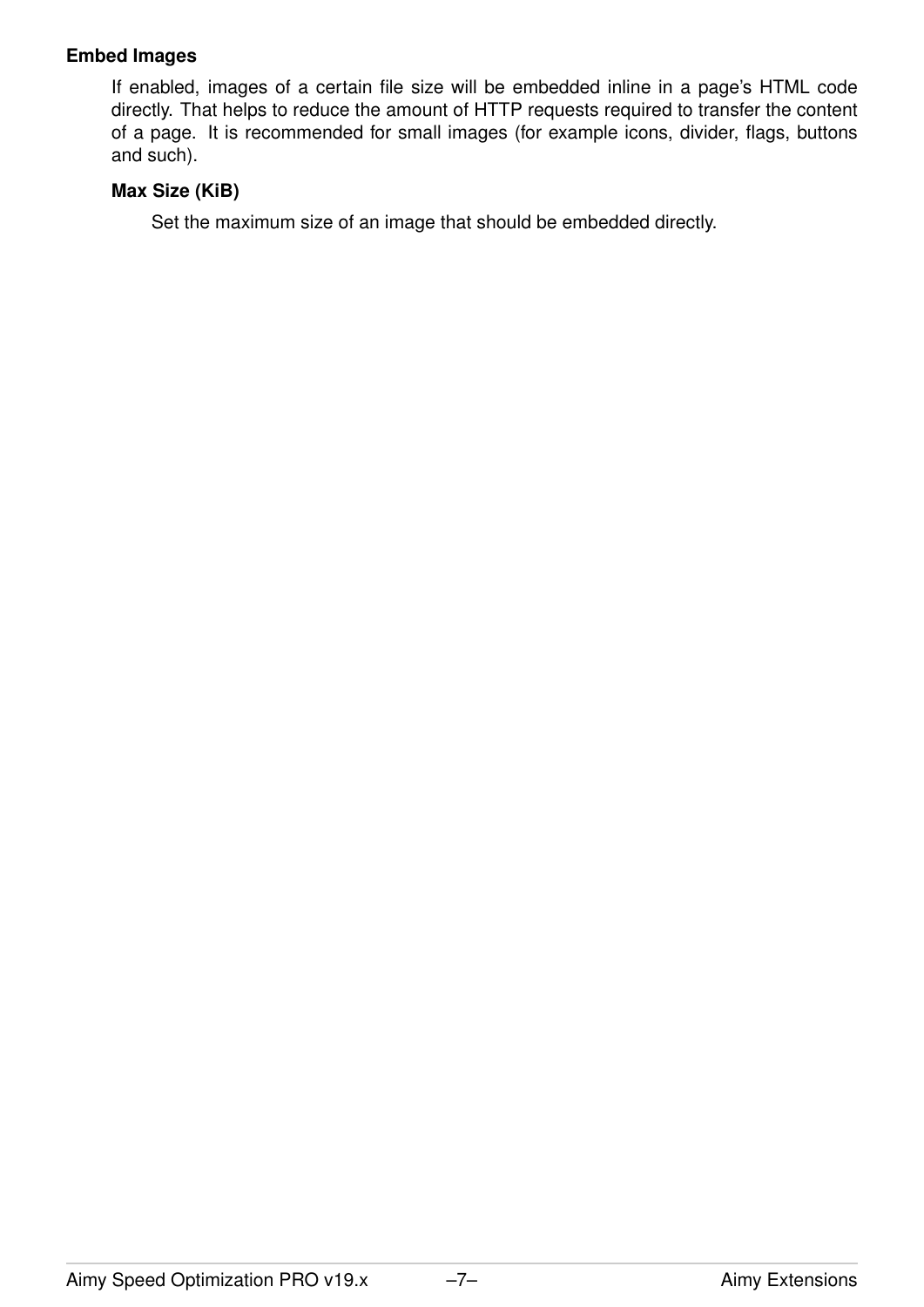### **4.4 Options: Expert Settings**

The first two option of the expert settings allow you to change your .htaccess file directly from the Joomla! backend. They require that your website is served by an **Apache web server** and that an .htaccess file is already present in the root directory of your Joomla! installation (i.e. the one shipped with Joomla!).

Please do not manually change the marker lines inserted by this plugin - they are required in order to update your configuration according to your settings.

**WARNING**: Before enabling an expert option, be sure that your webserver is configured to allow the overrides specified along with the settings to be used. Usually these directives are available and allowed. However, if in doubt, ask your webhoster to be sure!

|                                                                                                                                                                                                                                                       | Plugins: System - Aimy Speed Optimization (PRO) |                         |  |  |  |  |
|-------------------------------------------------------------------------------------------------------------------------------------------------------------------------------------------------------------------------------------------------------|-------------------------------------------------|-------------------------|--|--|--|--|
| 区 Save                                                                                                                                                                                                                                                | Save & Close                                    | ☎<br>Close<br>€<br>Help |  |  |  |  |
| Plugin<br>Images                                                                                                                                                                                                                                      | <b>Expert Settings</b>                          |                         |  |  |  |  |
| The following settings allow you to easily manage features in your<br>.htaccess file. Please have a look at the manual before enabling<br>them!                                                                                                       |                                                 |                         |  |  |  |  |
| Fnable Browser-<br>Caching? *                                                                                                                                                                                                                         | Yes                                             | No                      |  |  |  |  |
| Enable Compression? *                                                                                                                                                                                                                                 | Yes                                             | No                      |  |  |  |  |
| For best results Aimy Speed Optimization automatically orders itself<br>as the last system plugin executed. If you disable this feature you<br>need to manage the plugin order on your own. Only disable it if you<br>really know what you are doing! |                                                 |                         |  |  |  |  |
| Automatically Order as<br>Last Plugin? *                                                                                                                                                                                                              | Yes                                             | No                      |  |  |  |  |

#### **Enable Browser-Caching**

If enabled, Apache's **mod\_expires** is activated and configured to send caching instructions to your visitor's browsers in the following way:

#### **Non-Static Resources (not cached)**

*HTML*, *XML*, *JSON*

#### **Static Resources (cached for up to one year)**

*PNG*, *GIF*, *JPEG*, *ICO*, *WEBP JavaScript*, *CSS*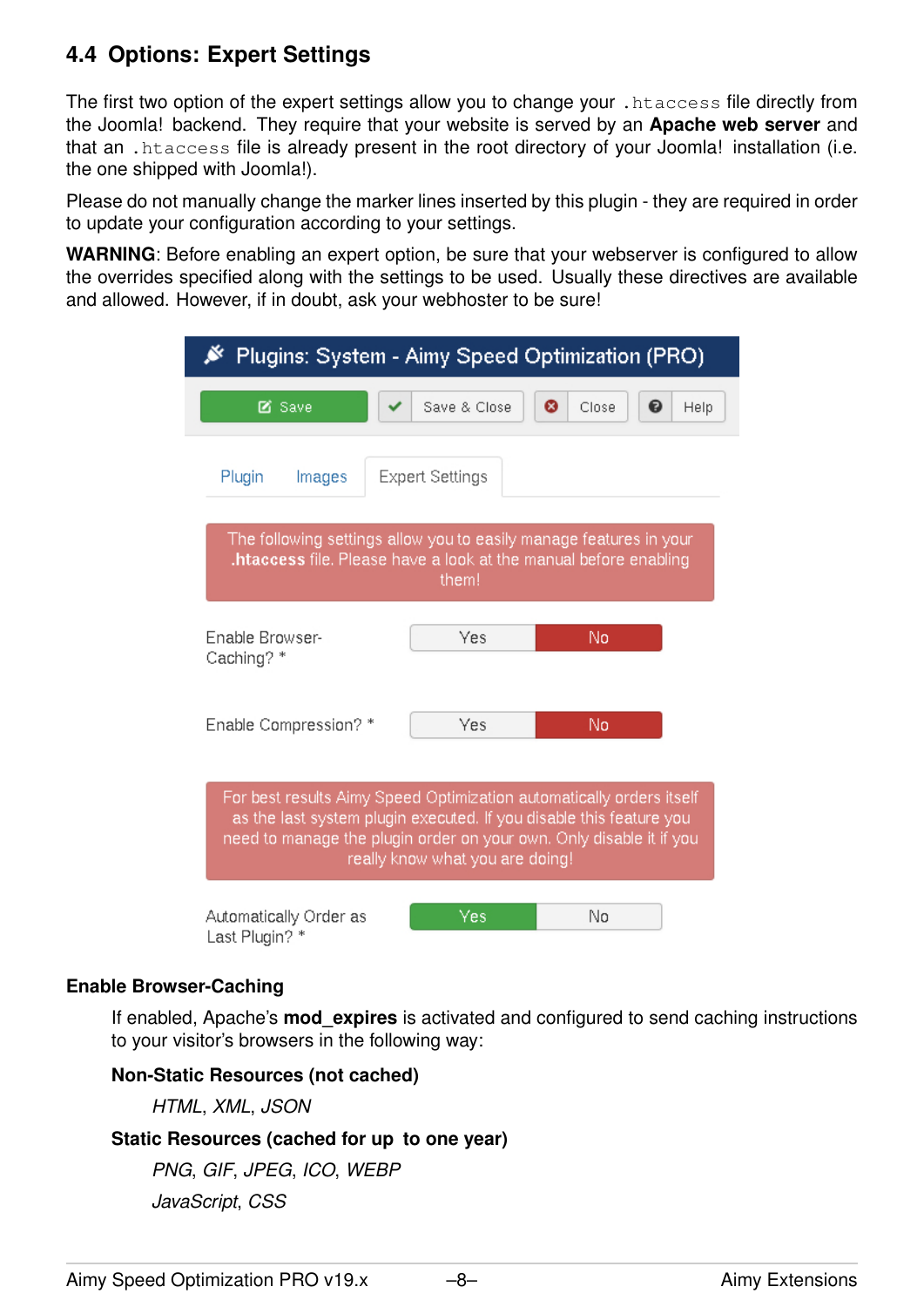*EOT*, *WOFF*, *WOFF2*, *TTF*, *SVG*

#### *Required Apache Override*: Indexes

**Hint:** If you could set a custom *Directory Index* in your .htaccess file, you can safely enable this option as well, as both require the same Apache Override to be allowed.

#### **Enable Compression**

If enabled, Apache's **mod\_deflate** is configured to compress content of the following types:

*HTML*, *XML*, *JSON*, *JavaScript*, *CSS*, *SVG*

*Required Apache Override*: FileInfo

**Hint:** If you are using SEF and successfully enabled *mod\_rewrite* in Joomla!'s Global Configuration, you can safely enable this option as well, as both require the same Apache Override to be allowed.

If any of these settings is changed, your .htaccess file will be updated accordingly when the configuration is saved.

**HINT**: If the plugin is **deinstalled**, the lines inserted by Aimy Speed Optimization will be deleted automatically. If you had enabled the options before and then **deactivate** the extension the lines will still be in your . htaccess file. Please disable these options and save this setting before deactivating the plugin.

#### **Automatically Order as Last Plugin**

If enabled, Aimy Speed Optimization will automatically order itself as the last system plugin executed to achieve best optimization results.

**HINT**: It is recommended to keep the default value of "*Yes*" unless you really know what you are doing.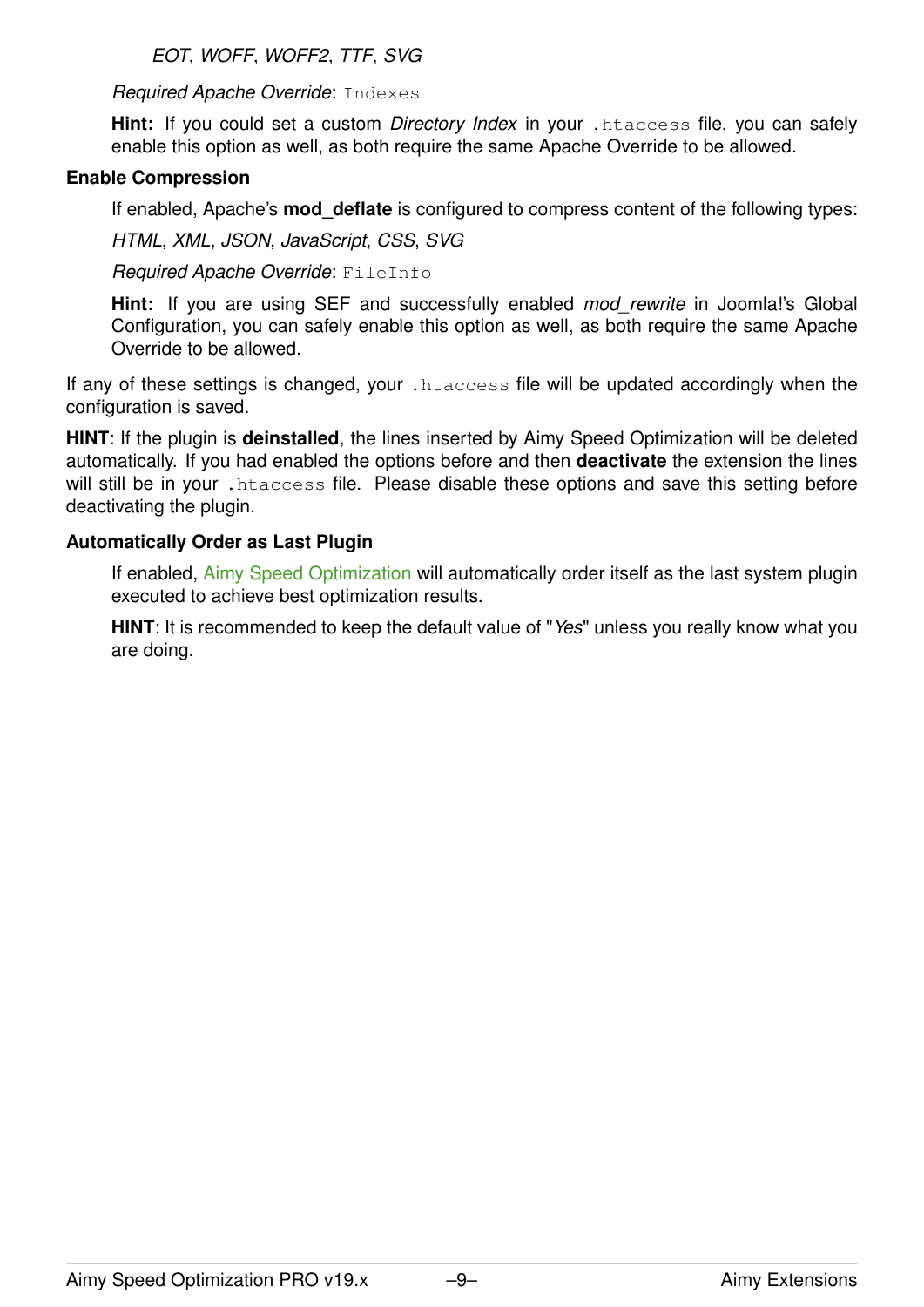# **5 Restrictions**

Please go through the restrictions carefully to know which features of Aimy Speed Optimization will be usable on your website and which extensions are currently unsupported:

#### **5.1 Features**

#### **Eliminate Render-Blocking**

#### **Embedding CSS**

Internet Explorer 8 will not interpret any media queries in embedded CSS code, even if an auxiliary library like *respond.js* is used.

Dynamically generated and offsite CSS code cannot be embedded (i.e. CSS of an offsite webfont).

#### **Queuing JavaScript**

Loading of JavaScript in a *queue* asynchronously without blocking the rendering of your page has been tested extensively and is known to work with other JavaScript frameworks as well, but only **jQuery** and **jQuery UI** are officially supported right now.

**Require.js** resources are kept as is, because they are usually loaded asynchronously on their own and work as expected with Aimy Speed Optimization.

JavaScript code of **Google Analytics Experiments** (used for A/B testing) and **Facebook Pixel Events** is kept as is and will not be queued.

#### **Images: Deferred Loading & Lazy Loading**

Both options require JavaScript to be enabled in a user's browser. All common browsers and well-known search engines do support JavaScript and enable it by default.

#### **Images: Lazy Loading**

Lazy loaded images may only be available in the **print version** or in **Reader View** if they have been loaded already, that is, if they have once been in the reader's view.

#### **Images: Wrap in Link**

Automatically wrapping all deferred or lazy loaded images  $\langle \text{time} \rangle$  elements only) in a link may break some image galleries or slideshows which make assumptions on the structure of the images and their containers on their own.

 $\langle$ source $\rangle$  elements in  $\langle$ picture $\rangle$  containers won't be wrapped.

#### **Browser Caching and Compression**

Browser Caching and Compression are realized via the configuration of the . htaccess file. This will only work for **Apache web servers**.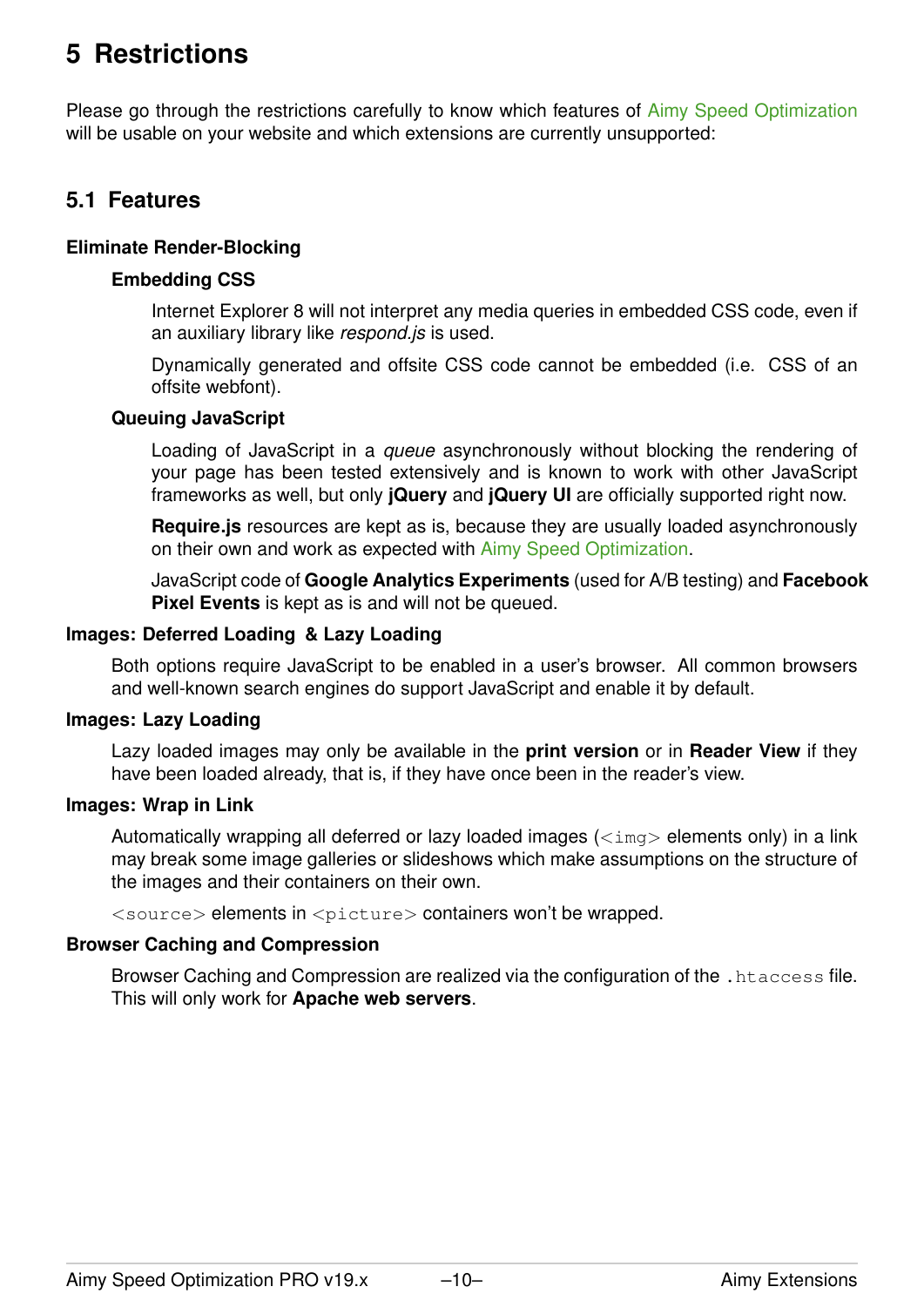### **5.2 Unsupported Extensions**

Some extensions are known to be incompatible with Aimy Speed Optimization. If they are used on single pages only, you may use the option "Skip Optimization on some Pages" (see *Options: Plugin* above).

The following extensions are currently not supported:

#### **Page Cache (system plugin)**

Alternative: set "Conservative Caching" or "Progressive Caching" in Joomla!'s "Global Configuration" ("*System*" → "*Cache Settings*").

#### **ReCaptcha (captcha plugin)**

The plugin does not work if the "*Eliminate Render-Blocking*" option is active.

Alternative: use another captcha plugin like [Aimy Captcha-Less Form Guard.](https://www.aimy-extensions.com/joomla/captcha-less-form-guard.html)

#### **J51 - Florence (template)**

The template does not work as expected if the "*Eliminate Render-Blocking*" option is active.

#### **Vertical Menu (module)**

The module does not work as expected if the "*Eliminate Render-Blocking*" option is active.

#### **Helix Ultimate, Helix 3, Helix ... (template)**

These templates does not work as expected if the "*Eliminate Render-Blocking*" option is active.

#### **Horizontal scrolling slideshow (module)**

The module is not covered by the "*Eliminate Render-Blocking*" optimizations: its code is kept as-is and the page it is embedded on may block.

#### **RAXO All-mode (module)**

These templates does not work as expected if the "*Eliminate Render-Blocking*" option is active.

#### **sigplus Image Gallery (plugin)**

The plugin does not work if the "*Eliminate Render-Blocking*" option is active.

Besides that, not all features may work when **Frontend Editing** is used.